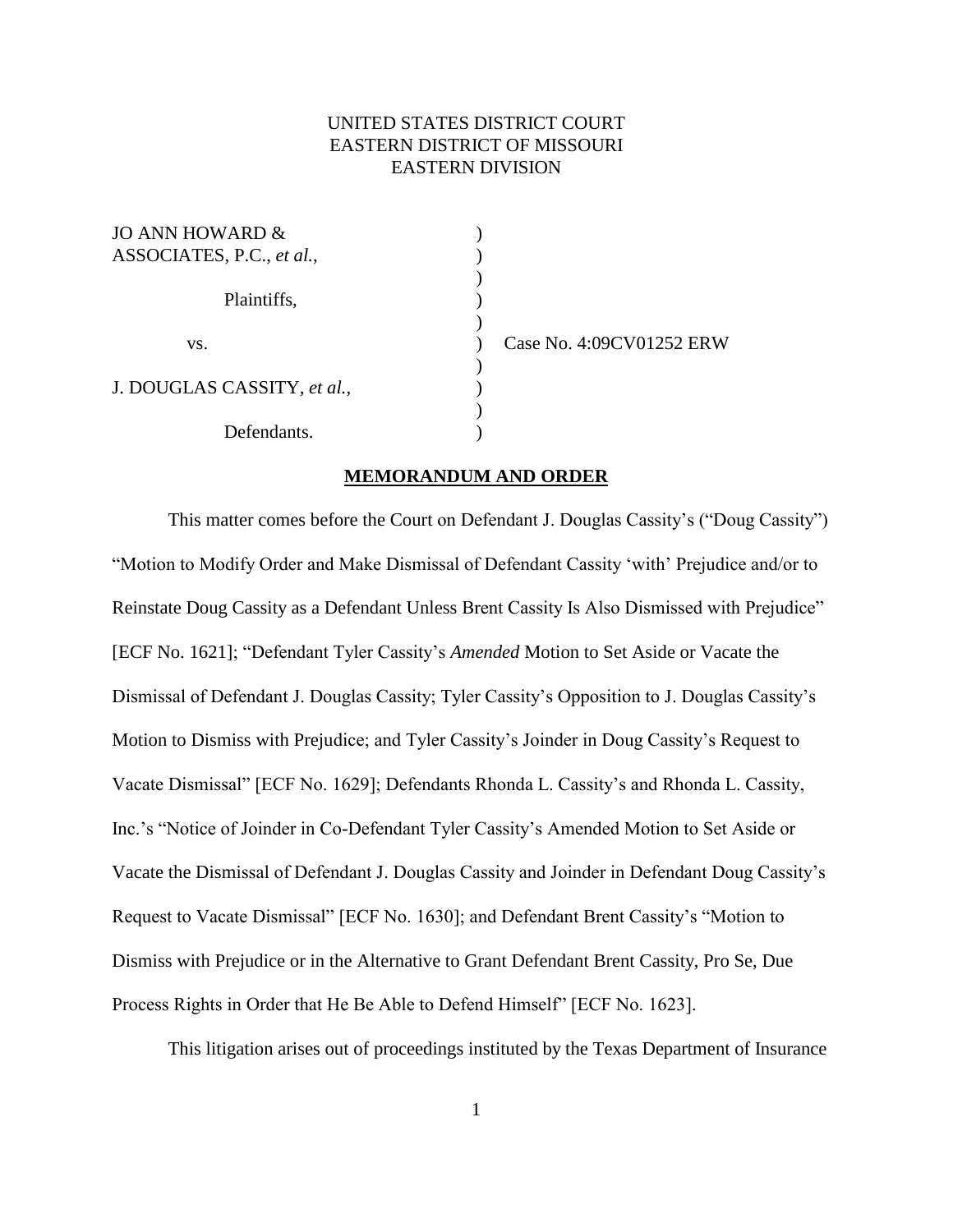in Travis County, Texas. Plaintiffs in this litigation include, among others, Jo Ann Howard and Associates, who is acting as Special Deputy Receiver ("SDR") for three entities, National Prearranged Services, Inc. ("NPS"), Lincoln Memorial Life Insurance Company, and Memorial Service Life Insurance Company.

On May 3, 2012, Plaintiffs filed a Third Amended Complaint ("TAC") in this matter, asserting a wide variety of claims against various defendants, including, but not limited to, claims for violations of the Racketeer Influenced and Corrupt Organizations Act, 18 U.S.C. §§ 1961-1968. The TAC originally named over forty defendants, with varying degrees of alleged involvement in what Plaintiffs characterize as a scheme to defraud individual consumers and funeral homes in the sale of NPS's pre-need funeral contracts. Six of the defendants named in this matter, including Doug Cassity and Brent Cassity, were prosecuted for a variety of fraud-based crimes in a parallel criminal case. Doug Cassity and Brent Cassity pleaded guilty to charges in the parallel case, and are presently serving terms of imprisonment for the criminal charges arising out of the circumstances of this civil matter.

On July 21, 2014, Plaintiffs filed, pursuant to Federal Rule of Civil Procedure  $41(a)(2)$ , "Plaintiffs" Motion for Dismissal without Prejudice of Complaint against Defendant J. Douglas Cassity" [ECF No. 1617]. In their dismissal motion, Plaintiffs explained they were seeking voluntary dismissal of their claims against Doug Cassity, because in the interim, since they filed their TAC, a \$435,000,000 restitution order had been entered against Doug Cassity in the parallel criminal case, and the SDR is named as the primary victim to receive restitution payments. Plaintiffs further asserted that representations by Doug Cassity indicated he would be financially unable to pay even a fraction of the award, and they claimed costly and time-consuming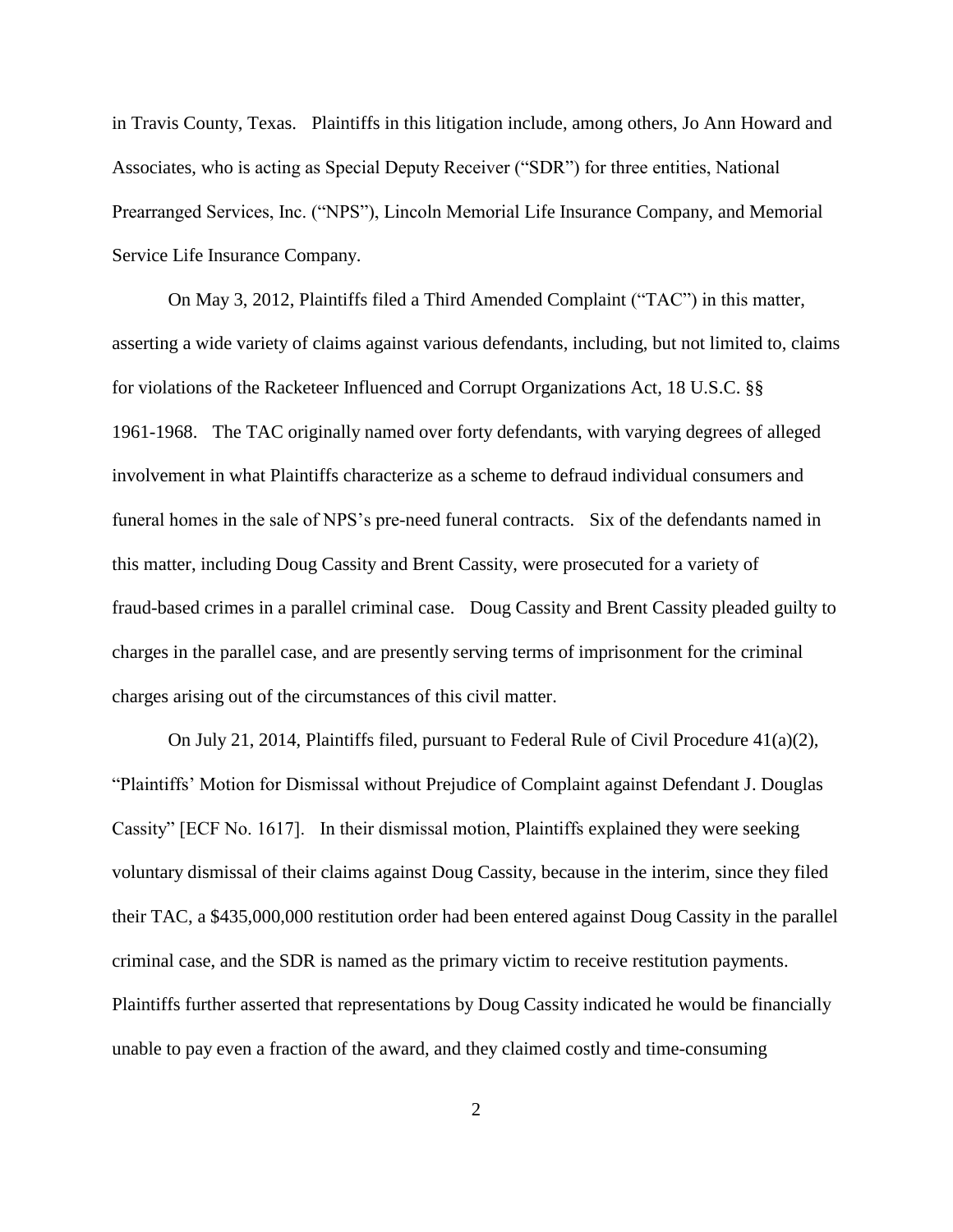challenges relating to Doug Cassity"s access to case information would only increase through the remainder of discovery and trial in this matter. Plaintiffs contended dismissal would conserve judicial resources by avoiding any additional rulings or motion practice prompted by Doug Cassity"s continued presence in the action; would simplify matters before the Court; and would streamline the case for both pretrial and trial purposes by reducing the number of defendants involved. Plaintiffs further contended dismissal would cause no prejudice to Doug Cassity or any remaining defendants, as Doug Cassity has not filed any summary judgment motions, has not been served with any discovery directed at him, has not initiated any discovery, has not asserted any counter- or cross-claims, and has had no cross-claims asserted against him. Plaintiffs stated they were not seeking voluntary dismissal of their claims against Doug Cassity to avoid an adverse decision, to seek a more favorable forum, or to gain any tactical advantage, as they will continue to pursue their claims in this Court. The Court granted Plaintiffs" motion on July 22, 2014, dismissing, without prejudice, all claims asserted against Doug Cassity [ECF No. 1618].

Doug Cassity filed his "Motion to Modify Order and Make Dismissal of Defendant Cassity "with" Prejudice and/or to Reinstate Doug Cassity as a Defendant unless Brent Cassity is also Dismissed with Prejudice" on July 28, 2014 [ECF No. 1621], asking the Court to modify its July 22nd Order to indicate the dismissal was with prejudice and to also include dismissal with prejudice of all claims against Brent Cassity; or, alternatively, to restore Doug Cassity as a defendant. Thereafter, Brent Cassity filed his "Motion to Dismiss with Prejudice or in the Alternative to Grant Defendant Brent Cassity, Pro Se, Due Process Rights in Order that He Be Able to Defend Himself" on July 31, 2014 [ECF No. 1623]. Another defendant in this matter, Tyler Cassity, has filed "Defendant Tyler Cassity"s *Amended* Motion to Set Aside or Vacate the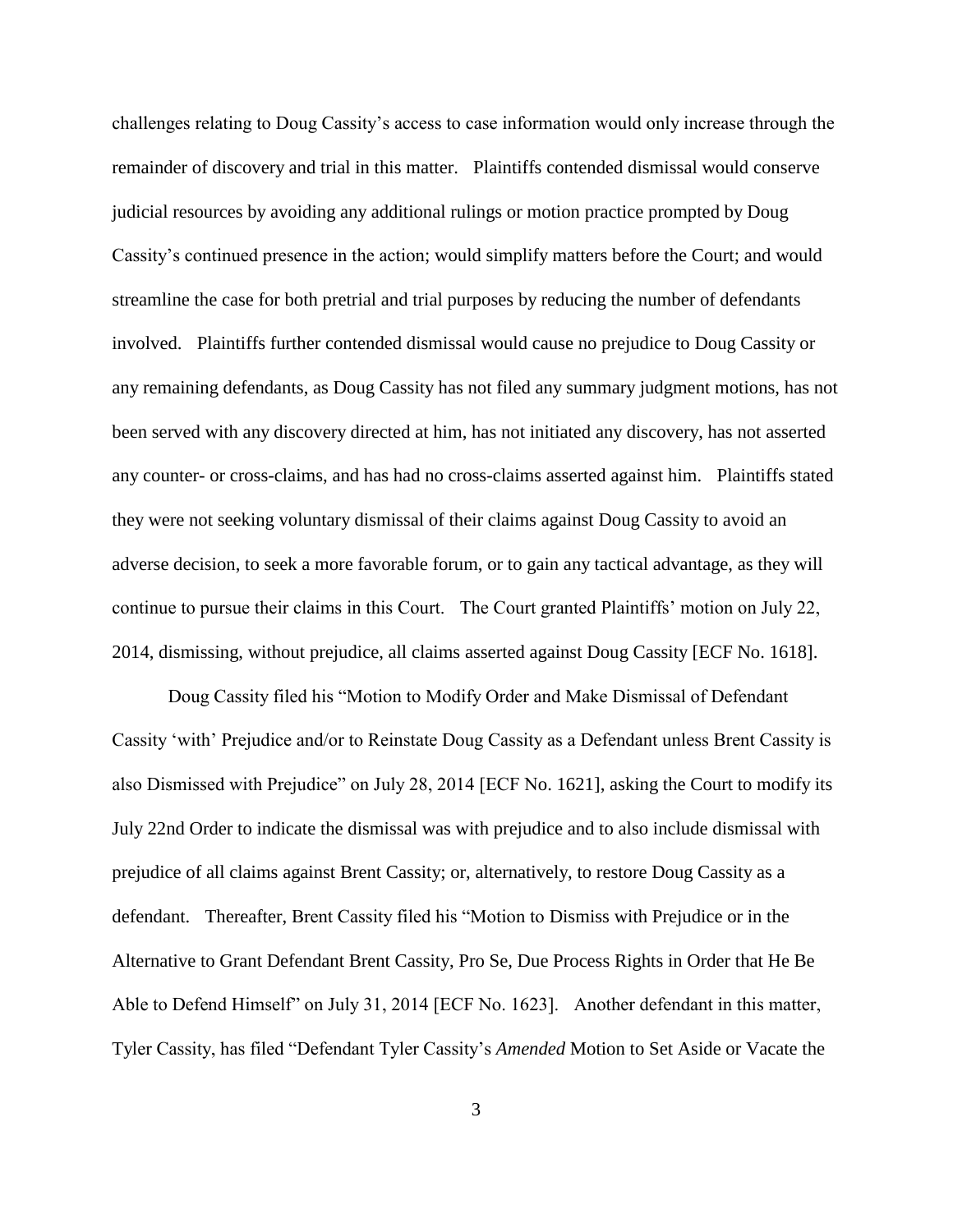Dismissal of Defendant J. Douglas Cassity; Tyler Cassity"s Opposition to J. Douglas Cassity"s Motion to Dismiss with Prejudice; and Tyler Cassity"s Joinder in Doug Cassity"s Request to Vacate Dismissal" [ECF No. 1629]. Defendants Rhonda L. Cassity and Rhonda L. Cassity, Inc. have filed a "Notice of Joinder in Co-Defendant Tyler Cassity's Amended Motion to Set Aside or Vacate the Dismissal of Defendant J. Douglas Cassity and Joinder in Defendant Doug Cassity"s Request to Vacate Dismissal" [ECF No. 1630].

In his Motion to Modify, Doug Cassity states that he has not yet been served with a copy of Plaintiffs" dismissal motion by mail, but that he informed Plaintiffs, by email on July 21, 2014, of his opposition to the motion unless the dismissal was with prejudice, and of his intent to file a motion to that effect.

Doug Cassity asserts four reasons for dismissal with prejudice: 1) Plaintiffs have already been awarded the \$435,000,000 judgment they seek against him and Brent Cassity, and Plaintiffs should not have the right to file another action against them; 2) dismissal provides the plaintiffs the opportunity to file again and proceed against isolated, incarcerated defendants who will have no chance at a fair trial, because they will no longer have the benefit of presenting their case with a group of represented defendants; 3) dismissal is a waste of judicial resources, because, should plaintiffs refile against indigent defendants such as Doug Cassity, motions filed in the present matter will have to be filed again; and 4) dismissal without prejudice provides Plaintiffs, who risk an adverse judgment with Doug Cassity"s involvement in the case, a huge tactical advantage, in that it denies Doug Cassity future access to evidence and the ability to provide his opinion to family members.

In their Response to Doug Cassity"s Motion, Plaintiffs object to his request for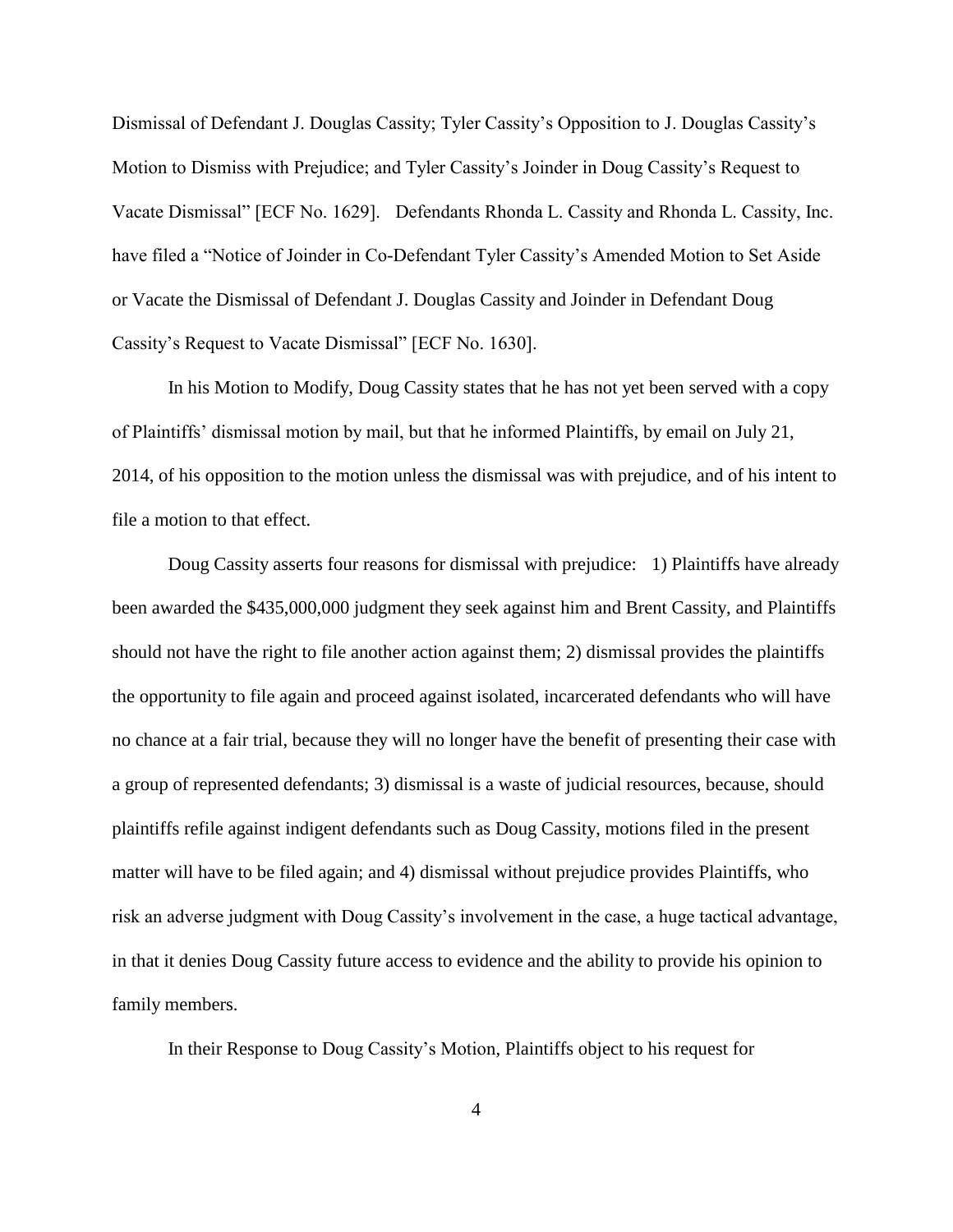modification as to Brent Cassity, contending Doug Cassity, as a disbarred attorney, cannot file pleadings on behalf of another party [ECF No. 1626]. Plaintiffs urge the Court to reject Doug Cassity"s request to dismiss Brent Cassity, contending his argument is lacking in legal support. The Court agrees that Doug Cassity may not assert a motion to dismiss or modify on behalf of Brent Cassity, and accordingly will deny Doug Cassity's modification request as to Brent Cassity. *See, e.g., Heiskell v. Mozie*, 82 F.2d 861, 863 (D.C. Cir. 1936) (only real party in interest, or attorney at law may plead and manage action at law in court).

Plaintiffs contend the dismissal, without prejudice, of Doug Cassity was proper, because further litigation against him makes little economic sense, as he concedes he will be unable to pay the \$435 million in restitution awarded in the parallel criminal case.<sup>1</sup> Plaintiffs assert they do not seek a more favorable forum, and further contend the dismissal simplified the matters before the Court, as limiting the number of defendants served to streamline future proceedings. They deny his dismissal secures them a tactical advantage or allows them to avoid an adverse determination, noting they already have defeated two motions to dismiss filed by Doug Cassity, and have established the viability of their claims against him.

Plaintiffs assert that Doug Cassity"s prejudice-to-indigent-incarcerated-defendants arguments "disregard that the mere possibility of a second lawsuit does not support dismissal with prejudice" [ECF No. 1626 at 3]. They also claim the remaining defendants will suffer no prejudice, because nothing prevents them from using other evidence to prove a facts narrative, or

 $\overline{a}$ 

<sup>1</sup> Because Doug Cassity is asking this Court to reconsider a non-final order of dismissal, Plaintiffs, citing *Elder-Keep v. Asksamit*, 460 F.3d 979, 984 ( $8<sup>th</sup>$  Cir. 2006), contend he must meet the high standard required by Federal Rule of Civil Procedure 60(b) before relief may be granted, and they argue he has not properly alleged the requisite exceptional circumstances. However, the Court finds Doug Cassity has adequately shown he did not have a fair opportunity to argue this matter prior to entry of the dismissal order; thus, the Court will address the merits of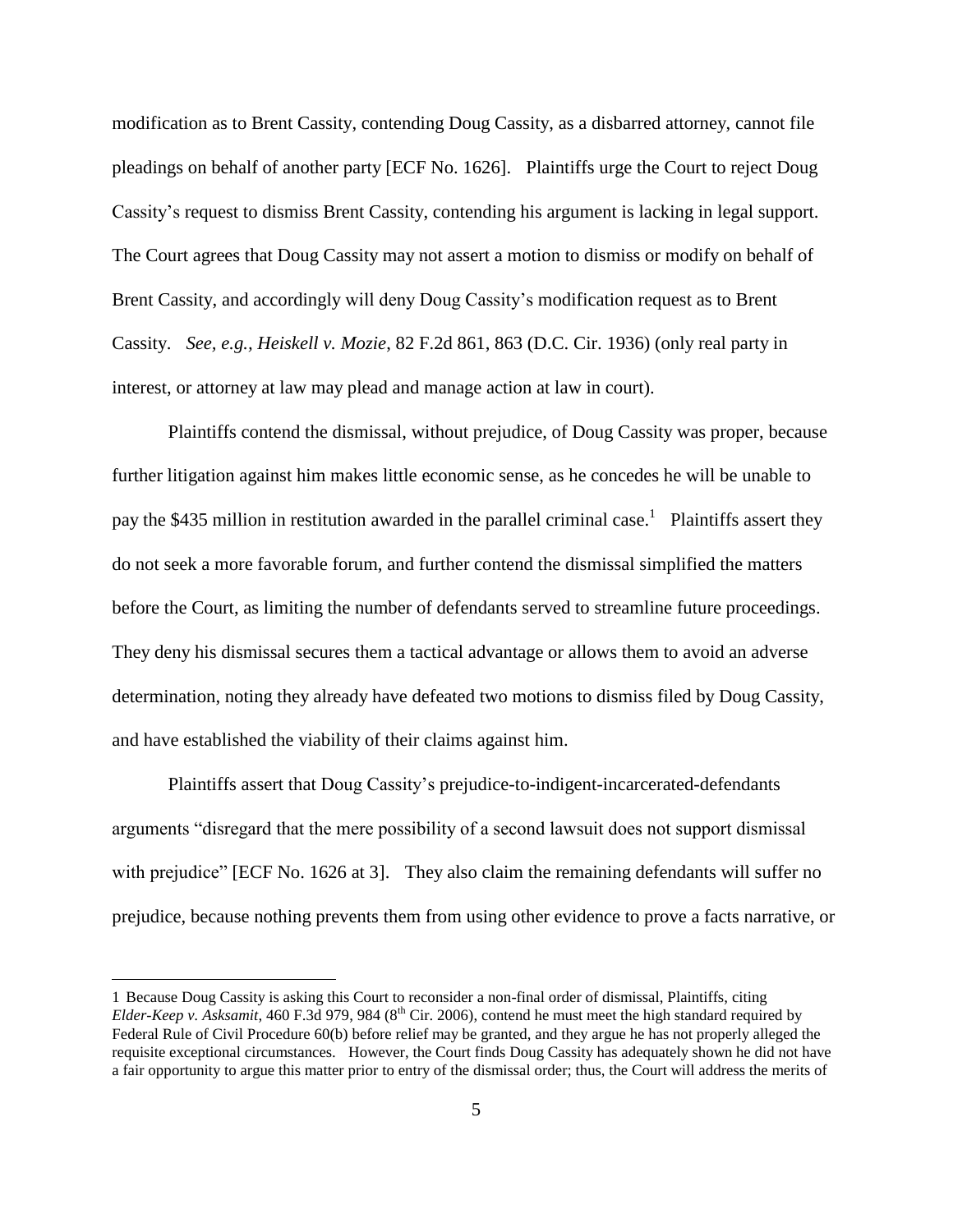from calling Doug Cassity as a witness.

In his Motion, Brent Cassity asserts he:

has been rendered penniless as the result of Plaintiff and the US Government, aided and abetted by Plaintiff. In addition to being destitute, this Defendant is now incarcerated, and has no ability to defend himself unless this court appoints an attorney with the skills necessary to understand the issues in this case and prepare an adequate defense for Defendant. If the Court does not appoint an[] attorney and charge it to the costs of this case or the US government, then this Defendant asks the Court to dismiss this case.

[ECF No. 1623 at 1]. Brent Cassity further states he has not had the ability to participate in depositions conducted in this matter, and has not been provided with copies of deposition transcripts, documentary evidence, or deposition exhibits. He contends that, because the Government has assigned a \$435,000,000 award of restitution against him for the benefit of the plaintiffs, the interests of judicial economy, basic fairness, and due process require his dismissal, as Plaintiffs are attempting to obtain a double judgment against him based on the same set of facts. Additionally, should the Court not dismiss him, Brent Cassity requests a habeas corpus order that would allow him to attend trial and confront witnesses.

In their Response to Brent Cassity"s Motion, Plaintiffs state they do not oppose Brent Cassity"s request, to the extent he asks to be remanded to the Court"s custody to testify at trial [ECF No. 1627]. In all other respects, however, they urge the Court to deny Brent Cassity"s Motion, arguing he has not shown that he is entitled to dismissal, or to appointment of counsel. Plaintiffs, noting incarcerated parties have no right to attend depositions in civil cases, assert that, even if Brent Cassity were entitled to attend depositions while incarcerated, he never asked to attend or participate in the depositions, despite receiving notice when the depositions were being

his Motion to Modify.

 $\overline{a}$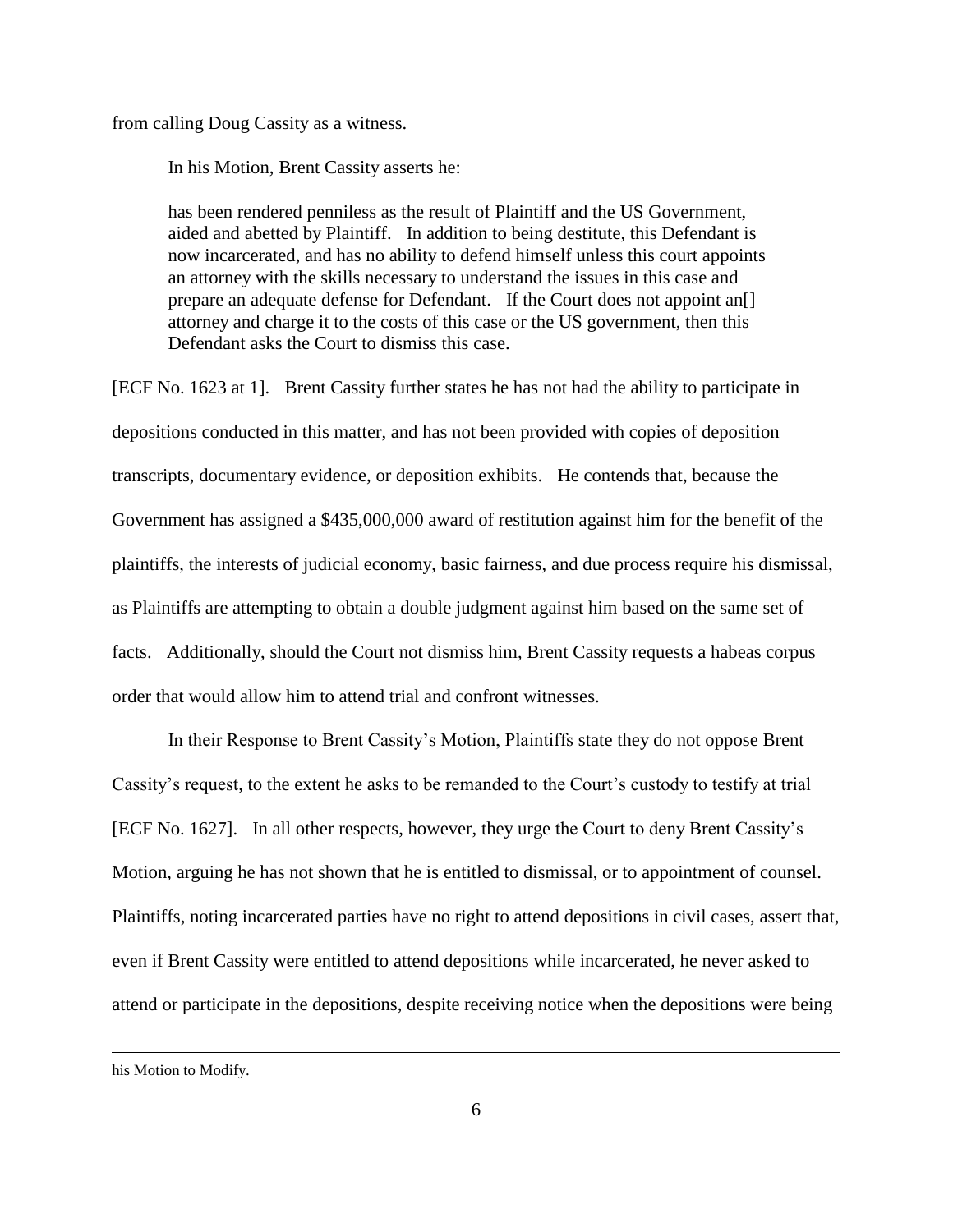conducted. They contend the civil rules do not require dismissal when a party is unable to obtain or review transcripts or documents, and further claim that, although they sent forty-four separate letters to Brent Cassity, advising that documents would be provided to every defendant with a "standing order" for productions, and to other defendants upon request, he never responded or requested to be added to the "standing order" list. Plaintiffs also claim considerable evidentiary overlap exists between the parallel criminal proceeding and this matter, and state Brent Cassity was provided substantial discovery in his criminal case. As to his contention that the civil trial is needlessly duplicative and a waste of judicial resources, Plaintiffs argue the civil damages are separate and distinct from the imposed criminal penalties, and they are entitled to proceed to trial against him, because a civil damages award would not be duplicative of Brent Cassity's criminal restitution.

Pursuant to Rule  $41(a)(2)$ , actions may be dismissed upon plaintiffs' request, only by court order, and only upon terms the court considers proper. Fed. R. Civ. P.  $41(a)(2)$ . Unless the order specifies otherwise, the dismissal is without prejudice. *Id*. The primary purpose of this section of the rule is to prevent voluntary dismissals unfairly affecting the non-moving party. *Paulucci v. City of Duluth*, 826 F.2d 780, 782 ( $8<sup>th</sup>$  Cir. 1987). Rule 41(a)(2) dismissals, after answer, should be granted only where no other party will be prejudiced. *Kern v. TXO Prod. Corp.*, 738 F.2d 968,970 ( $8<sup>th</sup>$  Cir. 1984). However, "[c]ourts generally will grant dismissals where the only prejudice the only prejudice the defendant will suffer is that resulting from a subsequent lawsuit." *Paulucci*, 826 F.2d at 782.

In determining whether to grant permission for a voluntary dismissal without prejudice under Rule  $41(a)(2)$ , courts consider the following factors: 1) the defendant's effort and the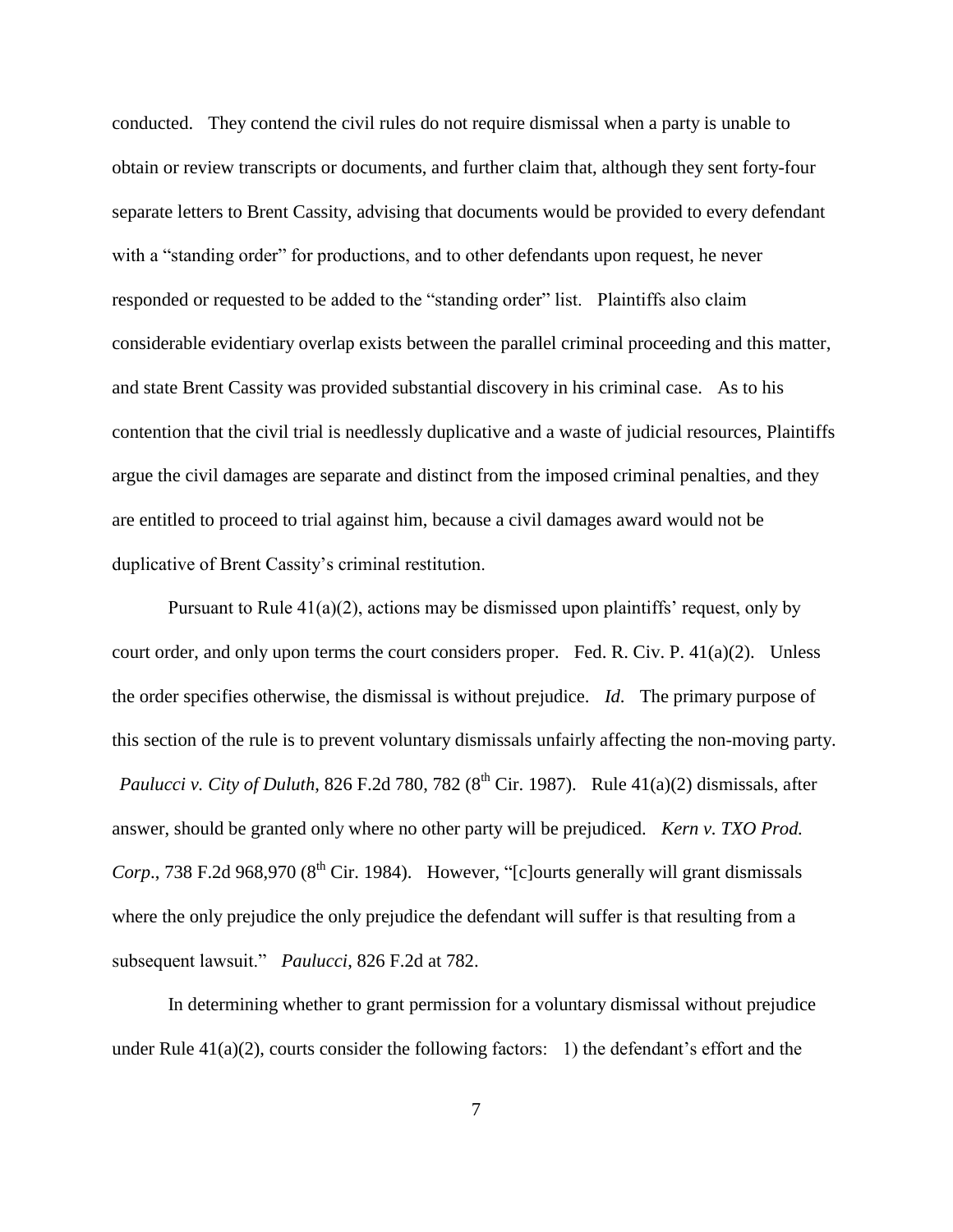expense involved in preparing for trial; 2) excessive delay and lack of diligence exercised by the plaintiff in his prosecution of the matter; 3) sufficiency of the plaintiff"s explanation of need for such a dismissal; and 4) the filing of a motion for summary judgment by a defendant. *Id*. at 783. Courts also have identified categories of prejudice that might weigh in favor of denying a motion for voluntary dismissal: 1) emotional and psychological trauma inherent in defending another lawsuit; 2) prejudice caused by uncertainty over title to real property; and 3) lack of justification for the requested dismissal. *Id*.

Examination of the record and the parties' filings in this matter reveals the parties have variously taken somewhat inconsistent stances on the need for defendants" presence, or have conducted themselves in a manner inconsistent with their current arguments. Doug Cassity now opposes his dismissal without prejudice; however, he unsuccessfully petitioned for his dismissal without prejudice in a motion he filed on February 28, 2014 [ECF No. 1433]. In their July 21, 2014 "Motion for Dismissal without Prejudice of Complaint Against Defendant J. Douglas Cassity," Plaintiffs informed the Court of the order naming the SDR as the primary victim to receive restitution payments, referenced the costly and time-consuming challenges in ensuring Doug Cassity"s access to case information, and argued: "Continuing to litigate this matter against [Doug] Cassity makes little economic sense in light of the fact that any recovery by Plaintiffs would be duplicative and outweighed by the time and effort spent pursuing their claims" [ECF No. 1617 at 2]. Yet, in their "Response to Defendant Brent Cassity"s Motion to Dismiss with Prejudice," Plaintiffs argue: "Any civil damages are not duplicative of [Brent] Cassity's criminal restitution and Plaintiffs are entitled to proceed to trial seeking these damages" [ECF No. 1627 at 4]. The Court notes that Doug and Brent Cassity appear to be similarly, if not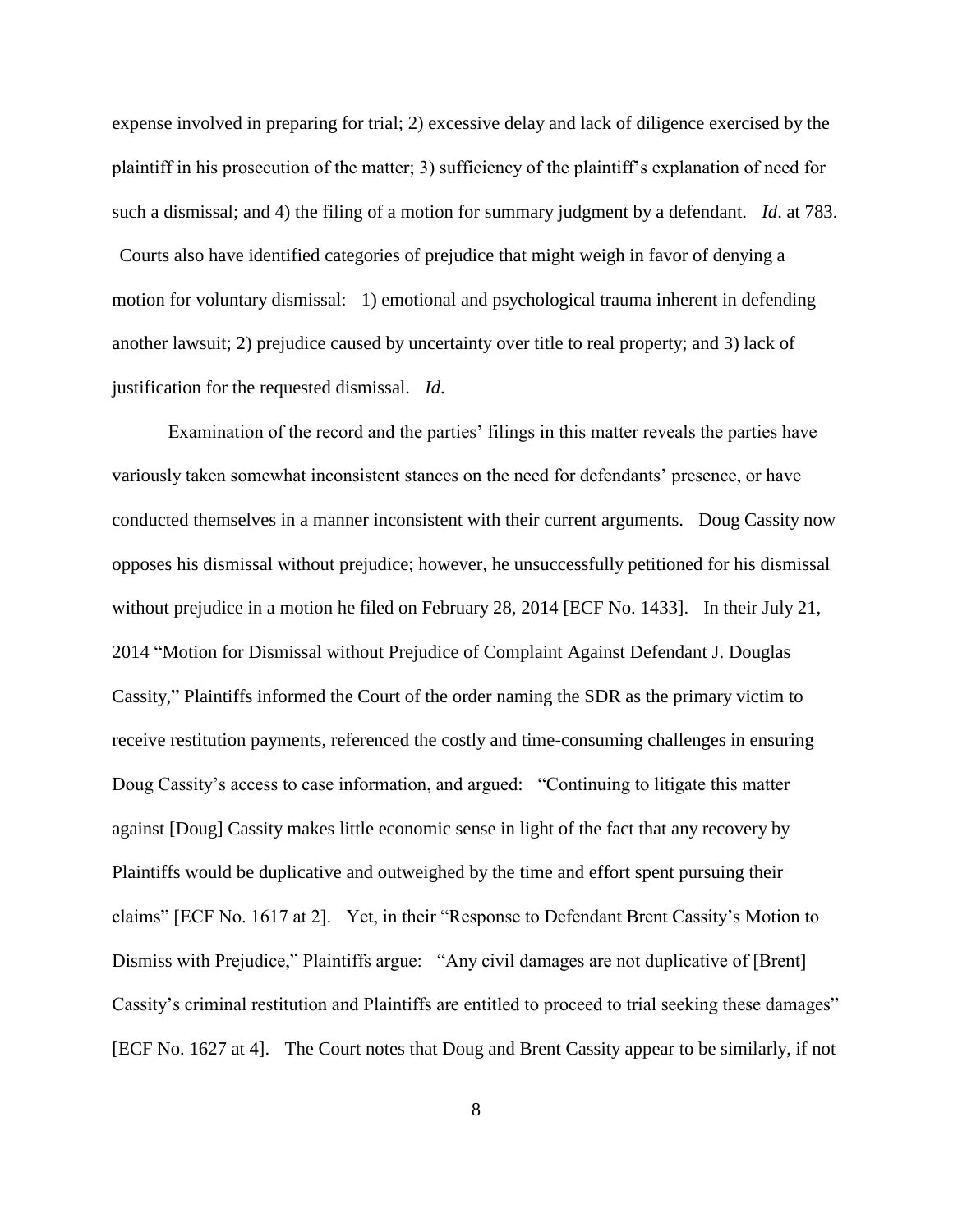not identically, situated as to Plaintiffs" stated reasons for dismissal of Doug Cassity, i.e., economic sense and conservation of judicial resources, with the only difference being the cost and time challenges Plaintiffs have experienced related to Doug Cassity"s access to case information. Finally, although Brent Cassity now complains he has been denied the ability to confront deposition witnesses and has not been provided with access to evidence, as noted by Plaintiffs, Brent Cassity did not previously express any desire to attend noticed depositions, did not ask for a standing order for document productions, and did not request productions after notice of those available.

Three other named defendants, Tyler Cassity, Rhonda L. Cassity, and Rhonda L. Cassity, Inc., have joined in Doug Cassity"s request to vacate his dismissal, but oppose his motion for dismissal with prejudice. Among other arguments, these defendants contend they will be prejudiced by the dismissal, because without Doug Cassity"s presence, they will not be able to fully defend their positions. [ECF Nos. 1629, 1630].

After consideration of the parties' arguments and the record, the Court finds Plaintiffs' explanation for its desire to dismiss Doug Cassity is insufficient to overcome the prejudice claimed by Doug Cassity and the other Cassity defendants. The Court will grant, in part, "Defendant J. Douglas Cassity"s Motion to Modify Order and Make Dismissal of Defendant Cassity "with" Prejudice and/or to Reinstate Doug Cassity as a Defendant Unless Brent Cassity Is Also Dismissed with Prejudice." The Court shall vacate its July 22, 2014 order granting "Plaintiffs" Motion for Dismissal without Prejudice of Complaint Against Defendant J. Douglas Cassity." In all other respects, Doug Cassity"s Motion shall be denied. The Court will deny, as moot, "Defendant Tyler Cassity"s *Amended* Motion to Set Aside or Vacate the Dismissal of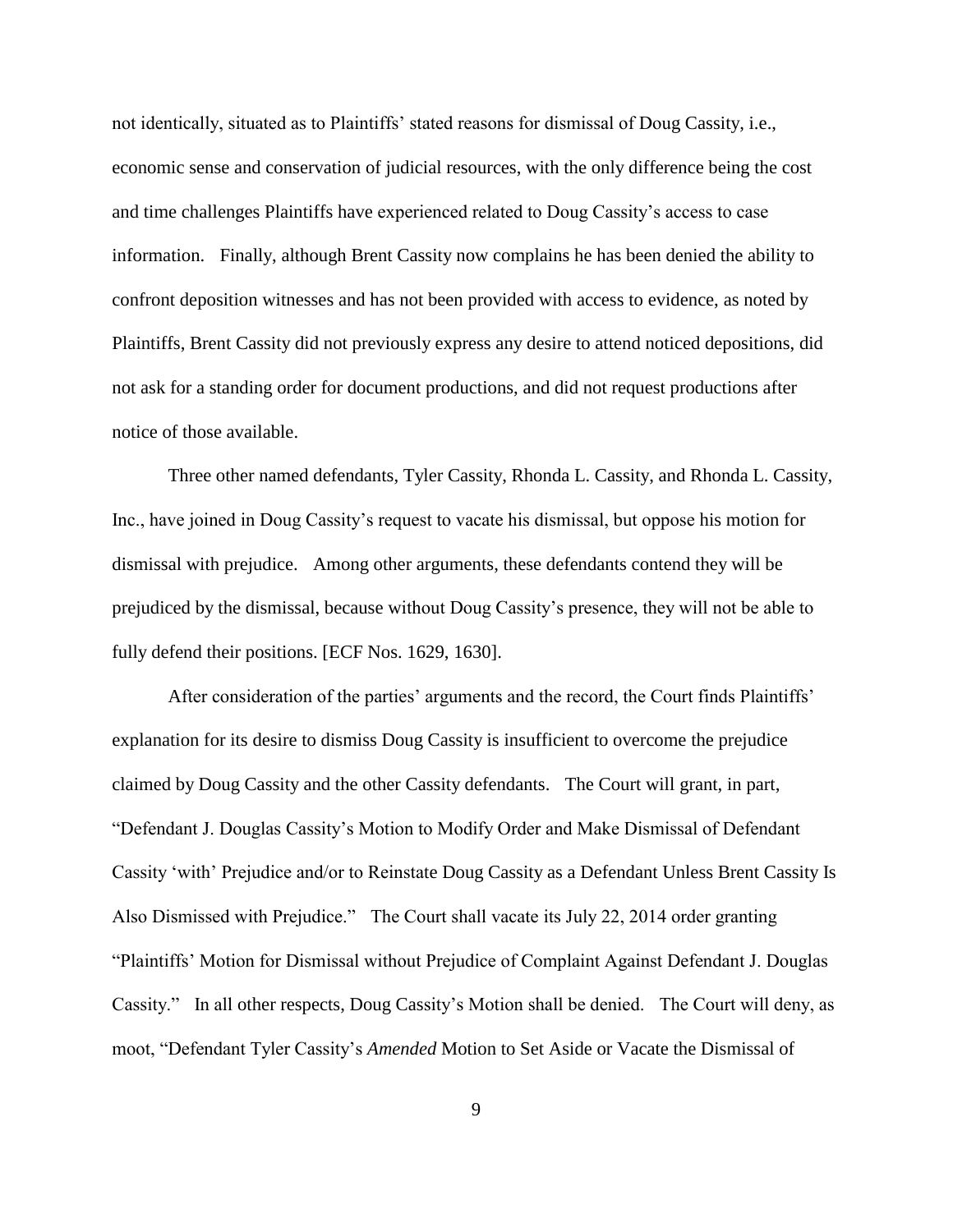Defendant J. Douglas Cassity; Tyler Cassity"s Opposition to J. Douglas Cassity"s Motion to Dismiss with Prejudice; and Tyler Cassity"s Joinder in Doug Cassity"s Request to Vacate Dismissal" [ECF No. 1629]; and Defendants Rhonda L. Cassity"s and Rhonda L. Cassity, Inc."s "Notice of Joinder in Co-Defendant Tyler Cassity"s Amended Motion to Set Aside or Vacate the Dismissal of Defendant J. Douglas Cassity and Joinder in Defendant Doug Cassity"s Request to Vacate Dismissal" [ECF No. 1630].

As to Brent Cassity"s "Motion to Dismiss with Prejudice or in the Alternative to Grant Defendant Brent Cassity, Pro Se, Due Process Rights in Order that He Be Able to Defend Himself," the Court finds Defendant Brent Cassity has not shown he is entitled to dismissal or to appointment of counsel, and that his request to be remanded to the Court's custody to testify at trial is not ripe for adjudication. The Court shall deny Brent Cassity"s motion.

Accordingly,

**IT IS HEREBY ORDERED** that "Defendant J. Douglas Cassity's Motion to Modify Order and Make Dismissal of Defendant Cassity "with" Prejudice and/or to Reinstate Doug Cassity as a Defendant Unless Brent Cassity Is Also Dismissed with Prejudice" [ECF No. 1621] is **GRANTED in part,** and **DENIED in part.** The Court shall vacate its July 22, 2014 order [ECF No. 1618] granting "Plaintiffs" Motion for Dismissal without Prejudice of Complaint Against Defendant J. Douglas Cassity." In all other respects, Doug Cassity"s Motion shall be denied.

**IT IS FURTHER ORDERED** that "Defendant Tyler Cassity"s *Amended* Motion to Set Aside or Vacate the Dismissal of Defendant J. Douglas Cassity; Tyler Cassity"s Opposition to J. Douglas Cassity"s Motion to Dismiss with Prejudice; and Tyler Cassity"s Joinder in Doug